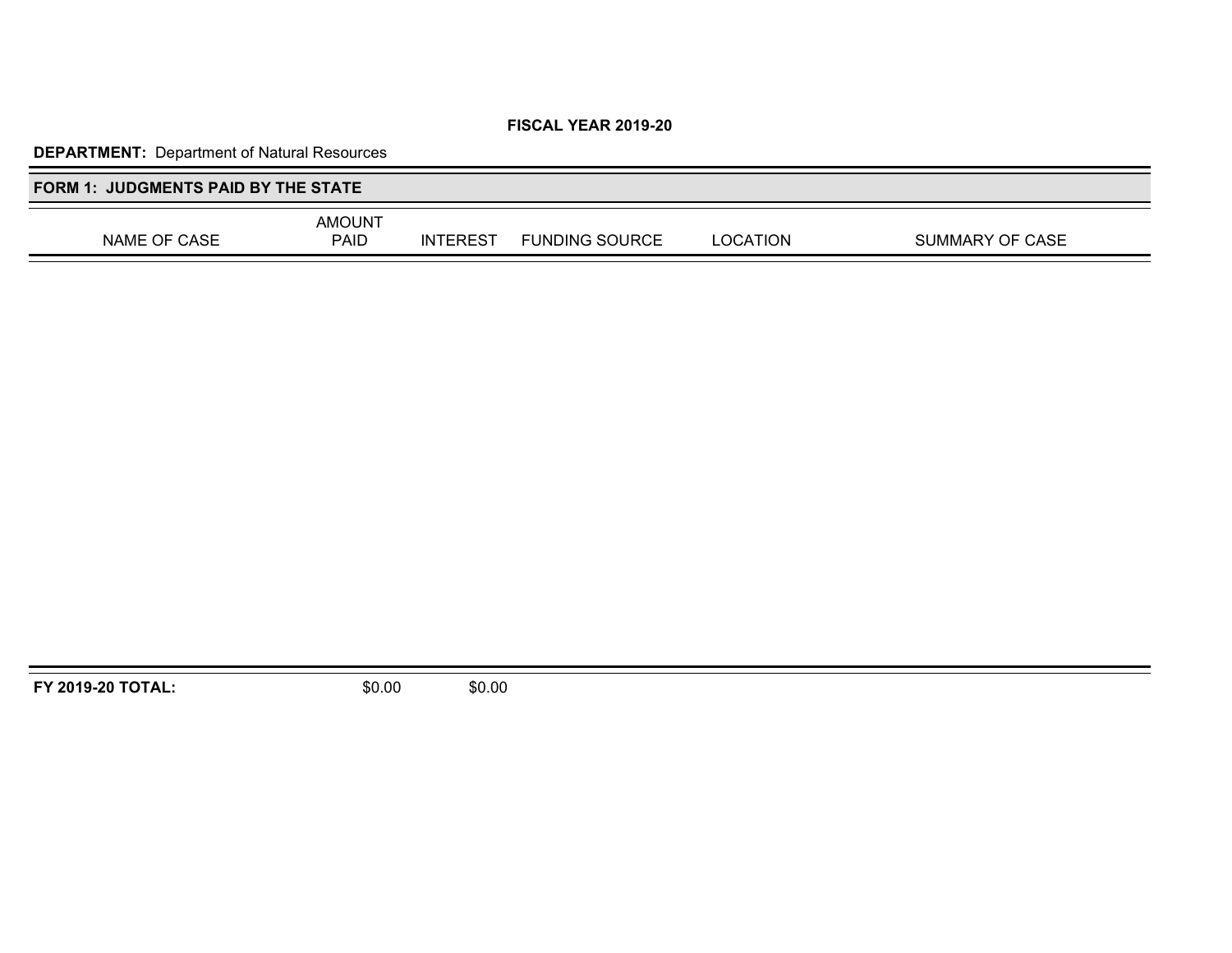# **DEPARTMENT:** Department of Natural Resources

# **FORM 2: SETTLEMENTS PAID BY THE STATE**

| NAME OF CASE                              | <b>AMOUNT</b><br><b>PAID</b> | <b>INTEREST</b> | <b>FUNDING SOURCE</b> | <b>LOCATION</b> | SUMMARY OF CASE        |
|-------------------------------------------|------------------------------|-----------------|-----------------------|-----------------|------------------------|
| Barry County Drain<br>Commissioner v. DNR | \$7,201.29                   | \$0.00          | General Fund          | Barry Co.       | Lake Level Assessments |

**FY 2019-20 TOTAL: \$7,201.29 \$0.00**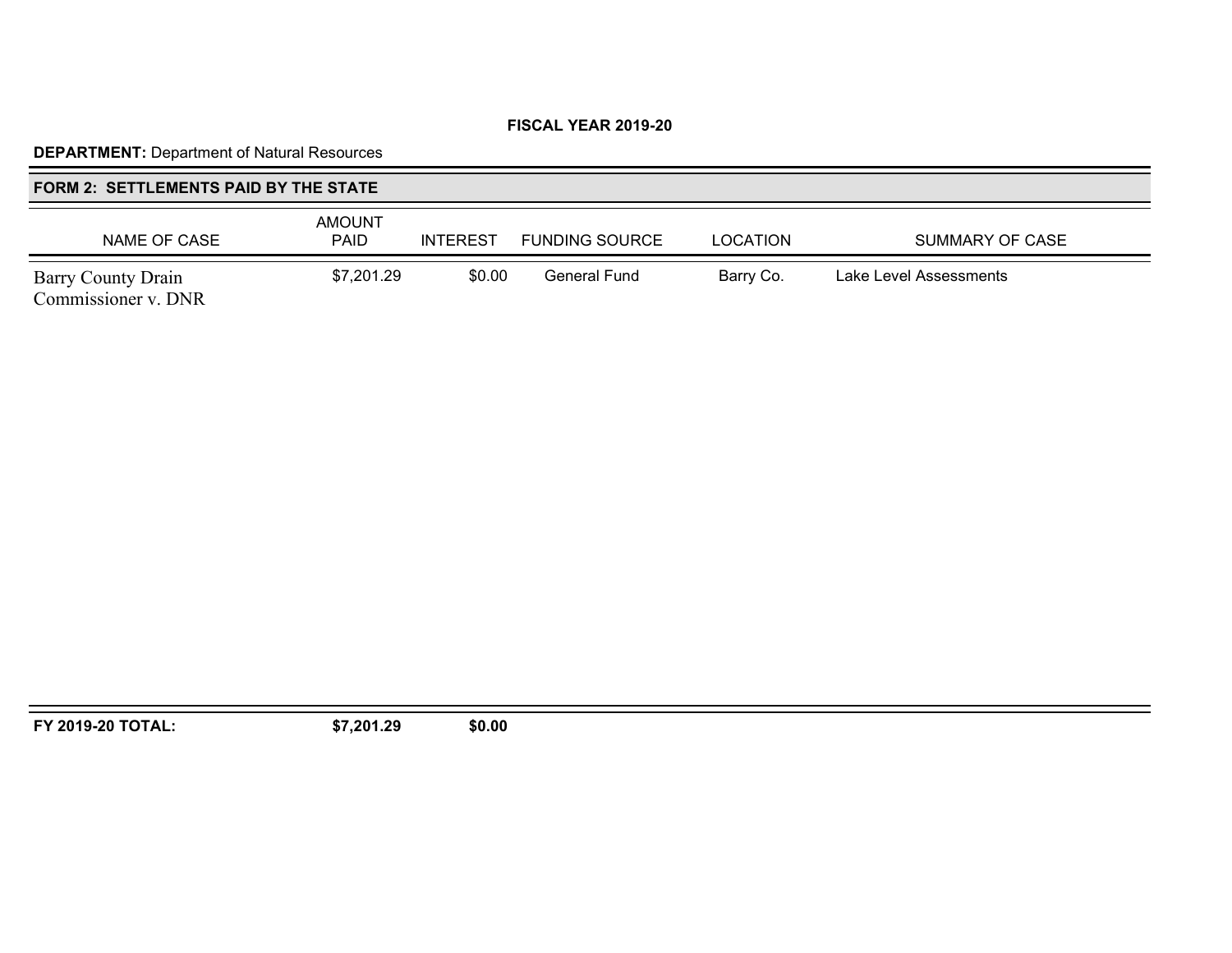## **DEPARTMENT: Department of Natural Resources**

| <b>FORM 3: JUDGMENTS PAID TO THE STATE</b>     |                                  |                 |                                                                                  |                 |                                                                                |  |
|------------------------------------------------|----------------------------------|-----------------|----------------------------------------------------------------------------------|-----------------|--------------------------------------------------------------------------------|--|
| NAME OF CASE                                   | <b>AMOUNT</b><br><b>RECEIVED</b> | <b>INTEREST</b> | <b>ACCOUNT</b><br>DEPOSITED TO                                                   | <b>LOCATION</b> | SUMMARY OF CASE                                                                |  |
| The State of Michigan v. Robert<br>Troy Miller | \$250.00                         | \$0.00          | <b>Forest Development</b><br>Fund                                                | Roscommon Co.   | Trespass and damage to state land                                              |  |
| MDNR v HB/TB                                   | \$25.00                          | \$0.00          | Game & Fish<br><b>Protection Fund</b><br><b>Fisheries Settlement</b><br>Sub-Fund | Emmet Co.       | Restitution for destruction of the Oden State<br>Fish Hatchery viewing chamber |  |

**FY 2019-20 TOTAL:** \$275.00 \$0.00